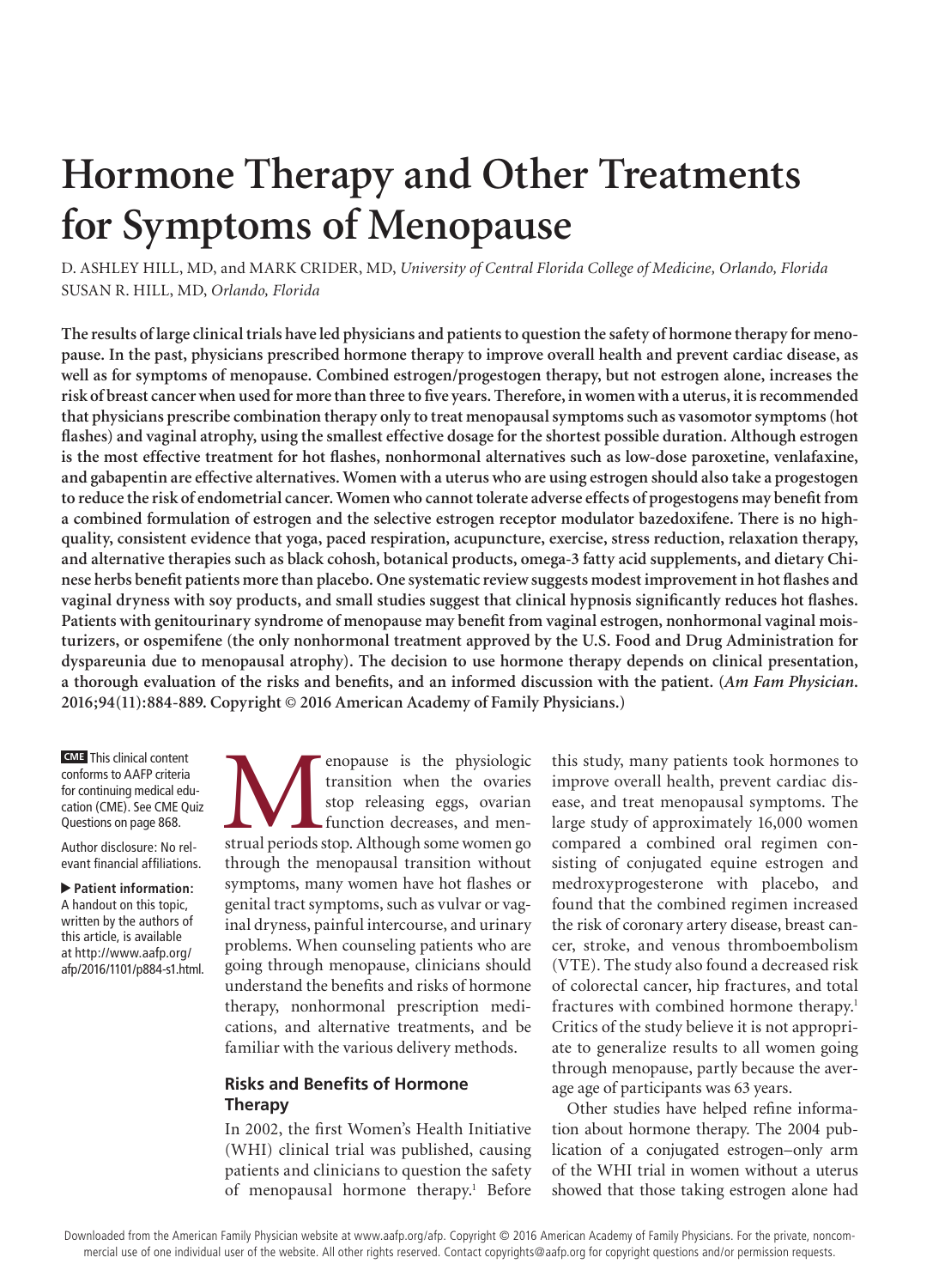| Clinical recommendation                                                                                                                                                                                      | Evidence<br>rating | References |
|--------------------------------------------------------------------------------------------------------------------------------------------------------------------------------------------------------------|--------------------|------------|
| Combined estrogen/progestogen therapy, but not estrogen alone, increases the risk of breast<br>cancer after three to five years of use.                                                                      | B                  | 3          |
| Systemic estrogen, alone or in combination with a progestogen, is the most effective therapy<br>for menopausal hot flashes, and is approved by the U.S. Food and Drug Administration for<br>this indication. | A                  | 9          |
| Because of the potential risks with long-term use of hormone therapy, clinicians should prescribe<br>the lowest effective dosage for the shortest duration necessary to improve symptoms.                    | $\subset$          | 8, 12      |
| There is no high-quality, consistent evidence that black cohosh, botanical products, omega-3<br>fatty acid supplements, or lifestyle modification alleviates hot flashes.                                    | B                  | $19 - 21$  |
| The decision to continue combined hormone therapy for more than three to five years should<br>be made after reviewing the risks, benefits, and symptoms with the patient.                                    | $\subset$          | 12         |
| Effective nonhormonal therapies for genitourinary syndrome of menopause include vaginal<br>moisturizers and oral ospemifene (Osphena).                                                                       | B                  | 31, 32     |

*A = consistent, good-quality patient-oriented evidence; B = inconsistent or limited-quality patient-oriented evidence; C = consensus, disease-oriented evidence, usual practice, expert opinion, or case series. For information about the SORT evidence rating system, go to http://www.aafp.org/afpsort.*

no significant change in risk of coronary heart disease or breast cancer and, similar to the trial of combined estrogen and progestogen, an increase in strokes and VTE.1,2 A 2013 poststoppage review of findings from both WHI trials after a median follow-up of 13 years revealed that women taking combined hormone therapy had a significantly increased risk of breast cancer and VTE, and a reduction in hip fractures. In contrast, women taking estrogen alone had a significantly reduced risk of breast cancer.3

The "timing hypothesis" suggests that starting hormone therapy early in menopause (compared with starting it 10 years or more after the onset of menopause) may be cardioprotective because of estrogen's apparent ability to slow the progression of atherosclerosis in younger women.<sup>3,4</sup> Although the evidence suggests that beginning hormone therapy near the start of menopause decreases the risk of cardiac disease, further study is needed. Current guidelines recommend against using hormone therapy to prevent or treat cardiac disease.<sup>5</sup> Further, the American Academy of Family Physicians recommends against using hormone therapy for the prevention of chronic conditions.<sup>6</sup>

Counseling patients about the options for treating the vasomotor symptoms of menopause is challenging. The North American Menopause Society provides a free mobile application called MenoPro to help clinicians assess the benefit-risk profile of hormone therapy when counseling patients. MenoPro is available at http://www. menopause.org/for-women/-i-menopro-i-mobile-app.

# **Vasomotor Symptoms**

Vasomotor symptoms (hot flashes) are the most common indication for hormone therapy. During menopause, approximately 70% of women report hot flashes, which are more common in women with a higher body mass index, with lower income and education, who

smoke cigarettes, or who are black.<sup>7</sup> Treatment options include hormone therapy, nonhormonal prescription medications, and clinical hypnosis.

Estrogen is the most effective therapy for hot flashes and is approved by the U.S. Food and Drug Administration (FDA) for this indication. $8,9$  Although some women may prefer lifestyle modification, there is no evidence that lowering the ambient temperature; using fans; exercising; or avoiding triggers, such as alcohol and spicy foods, improves hot flashes.<sup>10</sup> Because all systemic estrogen formulations are effective, patient preference should guide the choice of therapy, unless there are contraindications such as undiagnosed vaginal bleeding or a history of breast cancer, VTE, or severe liver disease. *Table 1* summarizes the estrogen formulations available for the treatment of hot flashes.

Although there are no randomized trials, observational studies have shown that transdermal estrogen,

#### **WHAT IS NEW ON THIS TOPIC: TREATMENTS FOR MENOPAUSAL SYMPTOMS**

- After a median of 13 years of follow-up, women taking combined estrogen/progestogen therapy in the Women's Health Initiative trial had a significantly increased risk of breast cancer and venous thromboembolism, and a reduction in hip fractures.
- In 2014, a consensus conference endorsed new terminology: the term genitourinary syndrome of menopause replaces the terms vulvovaginal atrophy and atrophic vaginitis. This is partly because older terminology does not encompass the extent of genital tract symptoms that many women experience.
- There is no evidence that using low-dose vaginal estrogen increases the risk of breast cancer recurrence.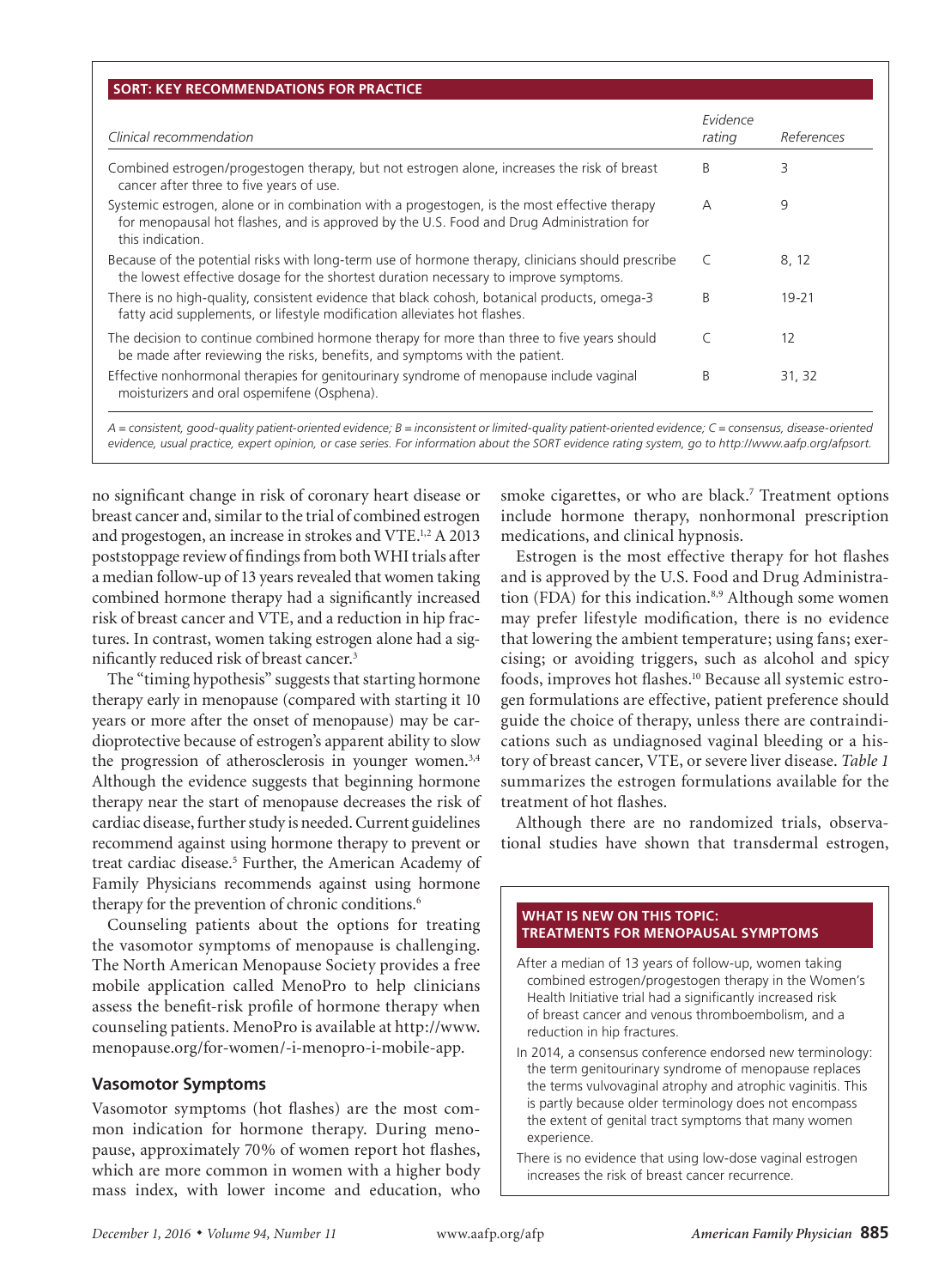#### **Table 1. Estrogen Medications for the Treatment of Vasomotor Symptoms**

**Menopause**

| <b>Medication</b>                    | Available dosages (mg)                                                                          | <b>Bioidentical?</b> | $Cost*$ |
|--------------------------------------|-------------------------------------------------------------------------------------------------|----------------------|---------|
| Oral                                 |                                                                                                 |                      |         |
| Enjuvia (conjugated estrogen)        | 0.3, 0.45, 0.625, 0.9, 1.25 (per day)                                                           | No                   | \$87    |
| Estrace (estradiol)                  | 0.5, 1.0, 2.0 (per day)                                                                         | Yes                  | \$131   |
| Menest (esterified estrogen)         | 0.3, 0.625, 1.25, 2.5 (per day)                                                                 | <b>No</b>            | \$48    |
| Premarin (conjugated estrogen)       | 0.3, 0.45, 0.625, 0.9, 1.25 (per day)                                                           | <b>No</b>            | \$143   |
| <b>Transdermal patch (estradiol)</b> |                                                                                                 |                      |         |
| Alora                                | 0.025, 0.05, 0.075, 0.1 (twice per week)                                                        | Yes                  | \$90    |
| Climara                              | 0.025, 0.0375, 0.05, 0.06, 0.075, 0.1 (once per week)                                           | Yes                  | \$50    |
| Minivelle                            | 0.025, 0.0375, 0.05, 0.075, 0.1 (twice per week)                                                | Yes                  | \$137   |
| Vivelle Dot                          | 0.025, 0.0375, 0.05, 0.075, 0.1 (twice per week)                                                | Yes                  | \$84    |
| <b>Transdermal gel (estradiol)</b>   |                                                                                                 |                      |         |
| Divigel                              | 0.25, 0.5, 1.0 (per day)                                                                        | Yes                  | \$118   |
| Elestrin                             | 0.52 (per day; adjust dosage based on response)                                                 | Yes                  | \$109   |
| Estrogel                             | $0.75$ (per day)                                                                                | Yes                  | \$126   |
| <b>Transdermal spray (estradiol)</b> |                                                                                                 |                      |         |
| Evamist                              | 1.53 per spray (start with 1 spray per day, adjust up to<br>3 sprays per day based on response) | Yes                  | \$118   |
| <b>Vaginal (estradiol)</b>           |                                                                                                 |                      |         |
| Femring                              | 0.05, 0.10 (for 90 days)                                                                        | Yes                  | \$355   |

which avoids the first-pass liver effect, may have a lower risk of VTE compared with oral estrogen.<sup>11</sup> All estrogen medications should be given at the lowest effective dosage for the shortest duration necessary to improve symptoms.8,12 If necessary, the dosage may be increased after evaluating for effectiveness during the first eight weeks of therapy, with reassessment annually or as needed.

Because all formulations of unopposed estrogen increase the risk of endometrial hyperplasia and cancer in women with a uterus, these patients should use estrogen plus progestogen for endometrial protection; a continuous regimen appears to be more effective than sequential therapy at reducing the risk of endometrial neoplasia.13 Patients can take an estrogen/progestogen combination product *(Table 2)* or an estrogen product used in conjunction with a separate progestogen.

Progestogens can cause fatigue, dysphoria, and fluid retention.14 Patients with a uterus who cannot tolerate these adverse effects may benefit from Duavee, a combination of 0.45-mg conjugated equine estrogen and the selective estrogen receptor modulator bazedoxifene, which is approved by the FDA for treating hot flashes and preventing osteoporosis. Bazedoxifene does not stimulate the endometrium.15,16 Like all products containing estrogen, Duavee is contraindicated in women who have a history of breast cancer or VTE. The levonorgestrelreleasing intrauterine system (Mirena) is an off-label option for providing local progestogen to the endometrium for patients who cannot tolerate systemic therapy.<sup>17</sup>

Despite the effectiveness of estrogen, some patients may prefer nonhormonal medications or may have contraindications to using estrogen. Several antidepressants reduce hot flashes<sup>8,18</sup> (Table 3). Low-dose paroxetine (Brisdelle) is the only nonhormonal medication approved by the FDA to treat hot flashes, although other dosages can be used. Patients taking tamoxifen should not use paroxetine because of inhibition of the hepatic enzyme cytochrome P450 2D6, which decreases the effectiveness of tamoxifen.18 Desvenlafaxine (Khedezla) and venlafaxine do not inhibit CYP2D6 and are appropriate alternatives. Starting at a low dose and titrating as necessary should be considered for antidepressants other than low-dose paroxetine. Other nonhormonal options include gabapentin (Neurontin) and pregabalin (Lyrica). These medications can cause dizziness and other adverse effects, and should be titrated from a lower dosage.<sup>18</sup> Although clonidine is somewhat more effective than placebo, adverse events, such as hypotension, dizziness, and rebound hypertension, limit its usefulness for menopausal symptoms.<sup>10</sup> Stellate ganglion block of the C6-T2 anterior cervical spine has shown promise in uncontrolled studies and one small randomized trial, but larger studies are needed.<sup>10,18</sup>

Some patients may want to use alternative therapies or compounded formulations. Clinicians should counsel patients that there is no high-quality, consistent evidence that black cohosh, many botanical products, and omega-3 fatty acid supplements are effective for treating hot flashes.<sup>19-21</sup> One recent systematic review found a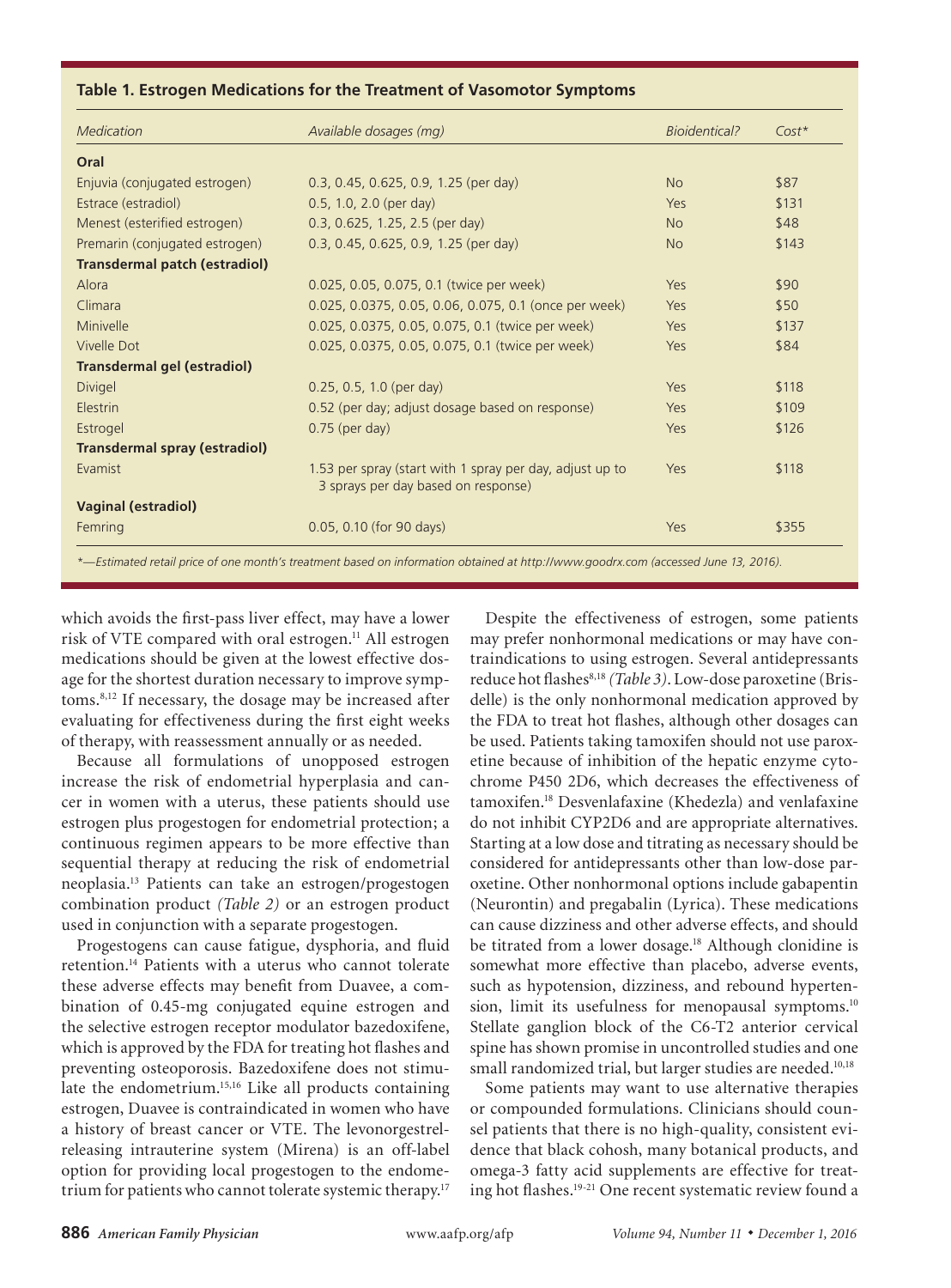#### **Menopause Table 2. Combination Estrogen/Progestogen Medications for the Treatment of Vasomotor Symptoms**

| <b>Medication</b>                                       | Available dosages (mg of estrogen/progestogen<br>unless otherwise indicated)                                  | $Cost*$ |
|---------------------------------------------------------|---------------------------------------------------------------------------------------------------------------|---------|
| Oral                                                    |                                                                                                               |         |
| Activella (estradiol/norethindrone acetate)             | $0.5/0.1$ , 1.0/0.5 (per day)                                                                                 | \$215   |
| Angelig (estradiol/drospirenone)                        | 0.5/0.25, 1.0/0.5 (per day)                                                                                   | \$133   |
| Duavee (conjugated equine estrogen/bazedoxifene)        | 0.45/20.0 (per day)                                                                                           | \$153   |
| Femhrt (estradiol/norethindrone acetate)                | 2.5 mcg/0.5 mg (per day)                                                                                      | \$150   |
| Prefest (estradiol/norgestimate)                        | 1.0/0.09 (per day; estrogen alone for 3 days followed<br>by estrogen/progestogen for three days, then repeat) | \$120   |
| Premphase (conjugated estrogen/<br>medroxyprogesterone) | 0.625/5.0 (per day; estrogen alone for days 1 to 14 then<br>add progestogen for days 15 to 28)                | \$161   |
| Prempro (conjugated estrogen/medroxyprogesterone)       | 0.3/1.5, 0.45/1.5, 0.625/2.5, 0.625/5.0 (per day)                                                             | \$161   |
| Transdermal patch                                       |                                                                                                               |         |
| Climara Pro (estradiol/levonorgestrel)                  | 0.45/0.015 (once per week)                                                                                    | \$149   |
| Combipatch (estradiol/norethindrone acetate)            | 0.05/0.14, 0.05/0.25 (twice per week)                                                                         | \$158   |

*\*—Estimated retail price of one month's treatment based on information obtained at http://www.goodrx.com (accessed June 13, 2016).* 

modest benefit for soy-based foods and supplements in reducing hot flashes and vaginal dryness compared with placebo. Red clover and some non-Chinese herbal medicines also variably improved symptoms.<sup>22</sup> Overall, the low quality and heterogeneity of the studies included in this review do not allow definitive conclusions about the benefits of plant-based complementary therapies. Yoga, paced respiration, acupuncture, exercise, stress reduction, and relaxation therapy also have not been proven to alleviate hot flashes.<sup>23</sup> However, clinical hypnosis

# **Table 3. Antidepressants for Nonhormonal Treatment of Vasomotor Symptoms**

| Antidepressant                 | Dosage<br>(mg per day) | $Cost*$       |
|--------------------------------|------------------------|---------------|
| Citalopram (Celexa)            | $10$ to $20$           | \$10(\$231)   |
| Clonidine (Catapres)           | 0.1                    | \$9(\$79)     |
| Desvenlafaxine<br>(Khedezla)   | 100 to 150             | \$257 (\$384) |
| Escitalopram (Lexapro)         | 10 to 20               | \$13(\$256)   |
| Gabapentin (Neurontin)         | 900 to 2,400           | \$14(\$340)   |
| Paroxetine salt<br>(Brisdelle) | 75                     | NA (\$190)    |
| Paroxetine (Paxil)             | 10 to 25               | \$10(\$178)   |
| Pregabalin (Lyrica)            | 150 to 300             | NA (\$185)    |
| Venlafaxine (Effexor XR)       | 37.5 to 100            | \$17(\$300)   |

*NA = not available.*

*\*—Estimated retail price of one month's treatment based on information obtained at http://www.goodrx.com (accessed June 13, 2016). Generic price listed first; brand price listed in parentheses.*

(five 45-minute sessions weekly) has been shown to reduce hot flashes by 74%, compared with a 17% reduction in patients who received only education and encouragement.<sup>24</sup>

Celebrity endorsements and online marketing have given increased attention to compounded bioidentical hormone formulations. Bioidentical hormones, such as estrone, 17-beta estradiol, and estriol, are identical to human hormones. Data are limited about the safety and effectiveness of compounded bioidentical formulations. There is concern that these unregulated formulations may have similar adverse effects as estrogen medications, such as endometrial hyperplasia. If a patient prefers a bioidentical hormone, FDA-approved medications containing the bioidentical hormone estradiol can be considered; for women with a uterus, micronized progestogen (100 mg or 200 mg per day) should be added.

## **Deciding When to Discontinue Hormone Therapy**

Because of the potential increased risk of breast cancer in women taking combined estrogen/progestogen therapy, some clinicians advise that patients discontinue therapy after three to five years. An analysis of women in the WHI combined hormone trial who had hot flashes when starting therapy showed that after discontinuation, 56% had moderate to severe hot flashes compared with 21% of women who took placebo.<sup>25</sup>

Clinicians should inform patients that some women will have a difficult time stopping hormone therapy.<sup>25</sup> There are limited data to inform patients and clinicians about the best way to discontinue hormone therapy. Some patients will be successful with abrupt discontinuation, whereas others may benefit from weaning.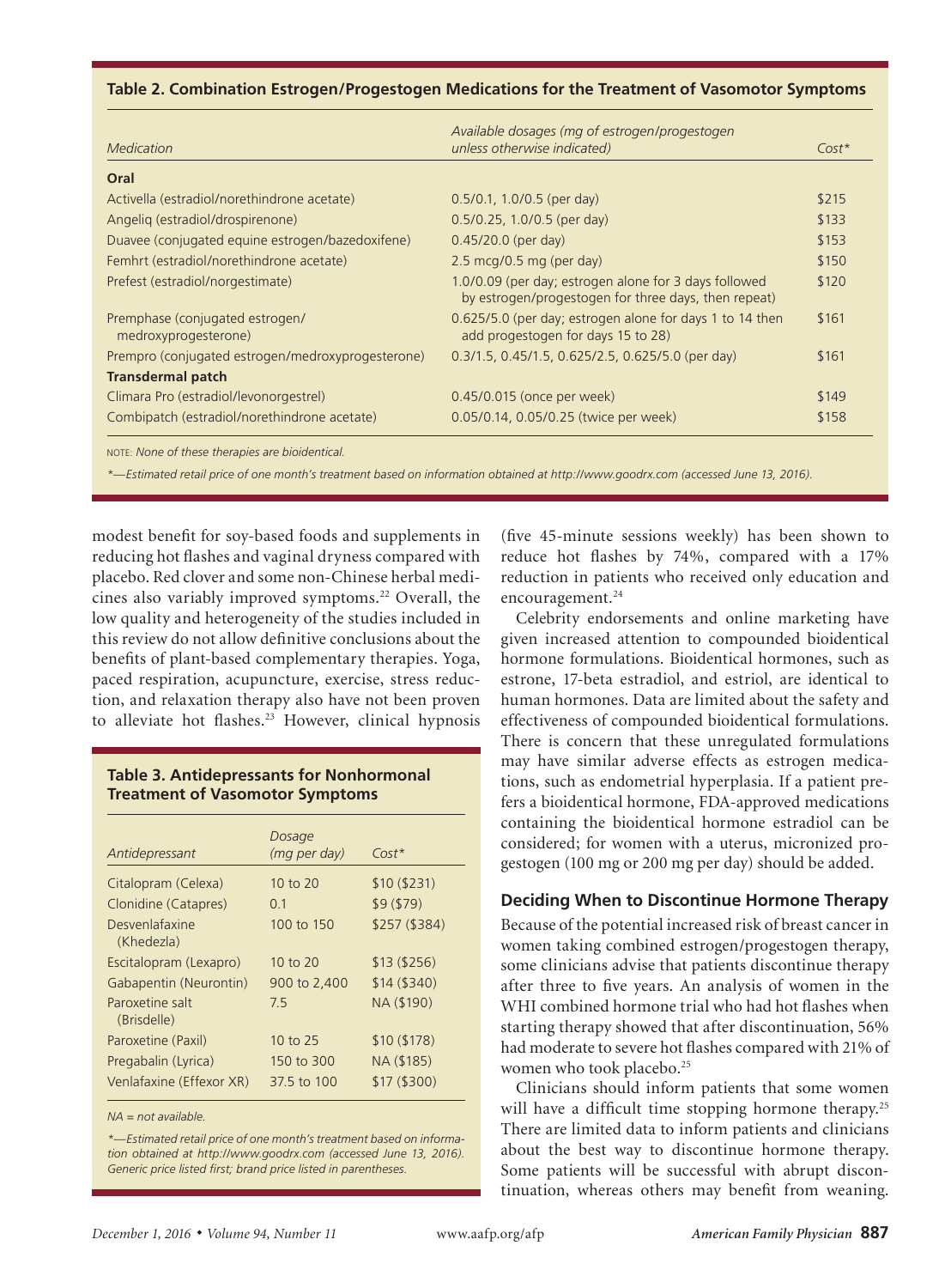The American College of Obstetricians and Gynecologists recommends against routine discontinuation based on age or treatment duration, and advises that the decision to continue or stop hormone therapy should be individualized based on the patient's symptoms and medical history.<sup>12</sup>

# **Transitioning from Contraception to Hormone Therapy**

Transitioning from contraception to hormone therapy may be challenging because oral contraceptives have higher dosages than typical hormone therapy regimens. Also, measuring follicle-stimulating hormone lev-

els after stopping oral contraceptives can be inaccurate during perimenopause.<sup>26</sup> One small study found that a rise in follicle-stimulating hormone level without a change in estradiol levels two weeks after stopping oral contraceptives is evidence that it is safe to transition to hormone therapy.<sup>26</sup> Others suggest discontinuation of contraception when women are in their mid-50s because spontaneous conception is rare at this age. $27$ 

# **Genitourinary Syndrome of Menopause**

Genitourinary syndrome of menopause refers to bothersome genital symptoms from changes in the vulva, vagina, and lower genital tract that are caused by diminished estrogen. This condition affects up to one-half of women during menopause.<sup>28</sup> In 2014, a consensus conference endorsed the new term genitourinary syndrome of menopause to replace the terms vulvovaginal atrophy and atrophic vaginitis*,* partly because the older terminology does not encompass the extent of genital tract symptoms many women experience.<sup>29</sup> Decreased estrogen can cause several changes to genital anatomy that lead to patient discomfort. Thinning of the vulvar mucosa may cause vulvar burning, irritation, or constriction of the introitus, resulting in entry dyspareunia. Narrowing of the vagina and decreased lubrication can cause painful intercourse or coital bleeding.30 Diminished estrogen may also lead to recurrent urinary tract infections and urinary urgency.<sup>29</sup> Genitourinary syndrome of menopause is often progressive without treatment.<sup>28</sup>

Treatment options *(Table 4)* include vaginal estrogen, nonhormonal vaginal moisturizers, and the newer oral systemic estrogen agonist-antagonist ospemifene (Osphena). It is reasonable to try nonhormonal therapy as a first-line option to alleviate vulvovaginal symptoms caused by genitourinary syndrome of menopause. Although not as effective as estrogen, vaginal

# **Table 4. Treatment Options for Genitourinary Syndrome of Menopause**

| <b>Treatment</b>                                | Dosages                                                                                                                                                                                                    |
|-------------------------------------------------|------------------------------------------------------------------------------------------------------------------------------------------------------------------------------------------------------------|
| Estrace vaginal cream<br>(estradiol) 0.01%      | Usual dosage: 2 to 4 g applied daily for one<br>to two weeks, then 1 g applied one to three<br>times per week for maintenance therapy                                                                      |
| Estring (estradiol) vaginal<br>ring             | 2 mg released at 7.5 mcg per day over three<br>months                                                                                                                                                      |
| Osphena (ospemifene)                            | 60 mg per day taken orally with food                                                                                                                                                                       |
| Premarin (conjugated<br>estrogen) vaginal cream | 0.625 mg of conjugated equine estrogen<br>per g; usual dosage: 0.5 to 2 g applied<br>daily for 21 days then off for seven days,<br>or more commonly one to three times per<br>week for maintenance therapy |
| Replens vaginal moisturizer                     | Applied three times per week                                                                                                                                                                               |
| Vagifem (estradiol)<br>vaginal tablet           | 10 mcg applied once daily for two weeks,<br>then twice weekly                                                                                                                                              |

moisturizers, such as Replens, are an effective treatment for mild vaginal dryness and related dyspareunia.<sup>31</sup> Ospemifene is the only FDA-approved nonhormonal therapy for dyspareunia caused by menopausal atrophy. Short-term studies of ospemifene showed improvement in vaginal dryness.<sup>32</sup> This medication is taken with food once per day, and should not be used by women with a history of breast cancer or thromboembolic disease. Hot flashes are the most bothersome adverse effect.

Patients who have genitourinary syndrome of menopause that does not respond to nonhormonal medications or who have a narrow introitus or vagina may benefit from low-dose vaginal estrogen. All estrogen formulations for genital atrophy appear to have similar effectiveness regardless of administration method.<sup>33</sup> Patient preference should guide the choice of formulation. Creams have the advantage of both intravaginal and vulvar application, but they can be messy to apply. Some patients may prefer the convenience of vaginal estradiol tablets (Vagifem) or the vaginal low-dose estradiol ring (Estring), which provides three months of continuous therapy. Femring, another vaginal ring, provides a systemic dosage of estrogen for treating hot flashes.

Women using low-dose vaginal estrogen for less than one year should not require a progestogen to decrease the risk of endometrial cancer, but there are no longterm data.28 Clinicians should consider an endometrial biopsy and/or transvaginal ultrasonography if spotting or bleeding occurs while using low-dose vaginal estrogen.28 The decision to use vaginal estrogen formulations for women with a history of hormone-dependent cancers should be based on the woman's preference after consultation with a clinician experienced with hormone therapy. Clinicians can inform patients that there is no evidence that using low-dose local estrogen increases the risk of breast cancer recurrence.34